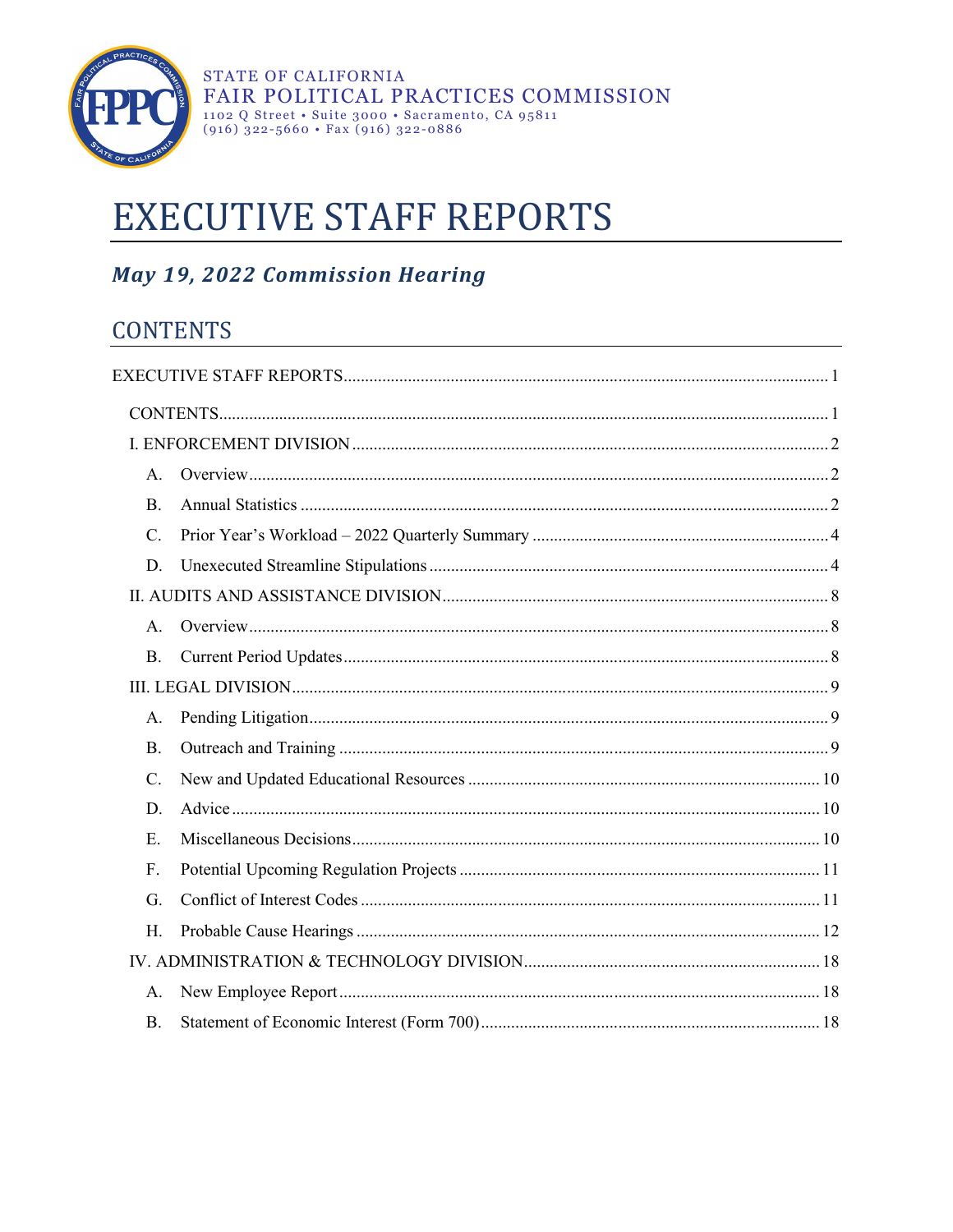# <span id="page-1-0"></span>I. ENFORCEMENT DIVISION

#### STAFF: ANGELA BRERETON, CHIEF

# <span id="page-1-1"></span>**A. Overview**

During the period of April 1, 2022 through April 30, 2022 the Enforcement Division received 97 complaints, opened 12 for investigation, and rejected 21. The Enforcement Division received 56 referrals during this time. The Enforcement Division closed a total of 61 cases including:

- 36 warning letters advertisement violations (2), campaign violations (11), conflict of interest code violations (6), lobbying violations (1), statement of economic interests violations (16);
- $\bullet$  13 no action closure letters alleging advertisement violation (1), campaign violations (5), conflict of interest (1) conflict of interest code violation (1), and statement of economic interests violations (5);
- · 12 approved stipulations from the February, March, and April Commission meetings;

The Division had 1,479 cases in various stages of resolution at the time of the April Monthly Report and currently has approximately 1,477 cases in various stages of resolution, including the 16 cases before the Commission as listed in the May Agenda.

## <span id="page-1-2"></span>**B. Annual Statistics**

On the next page, you will find a chart that details the annual statistics for enforcement complaints, referrals and cases. This chart includes the data from 2021, in which the Enforcement Division had a 16% increase in Streamline Penalties compared to 2020 after the Commission updated the Streamline Program regulations with the goal of making the Streamline Program more inclusive. The information in the chart has been gathered from public reports, information from the defunct and inactive database, and data that has been converted into current form, so the numbers are close estimates in some instances.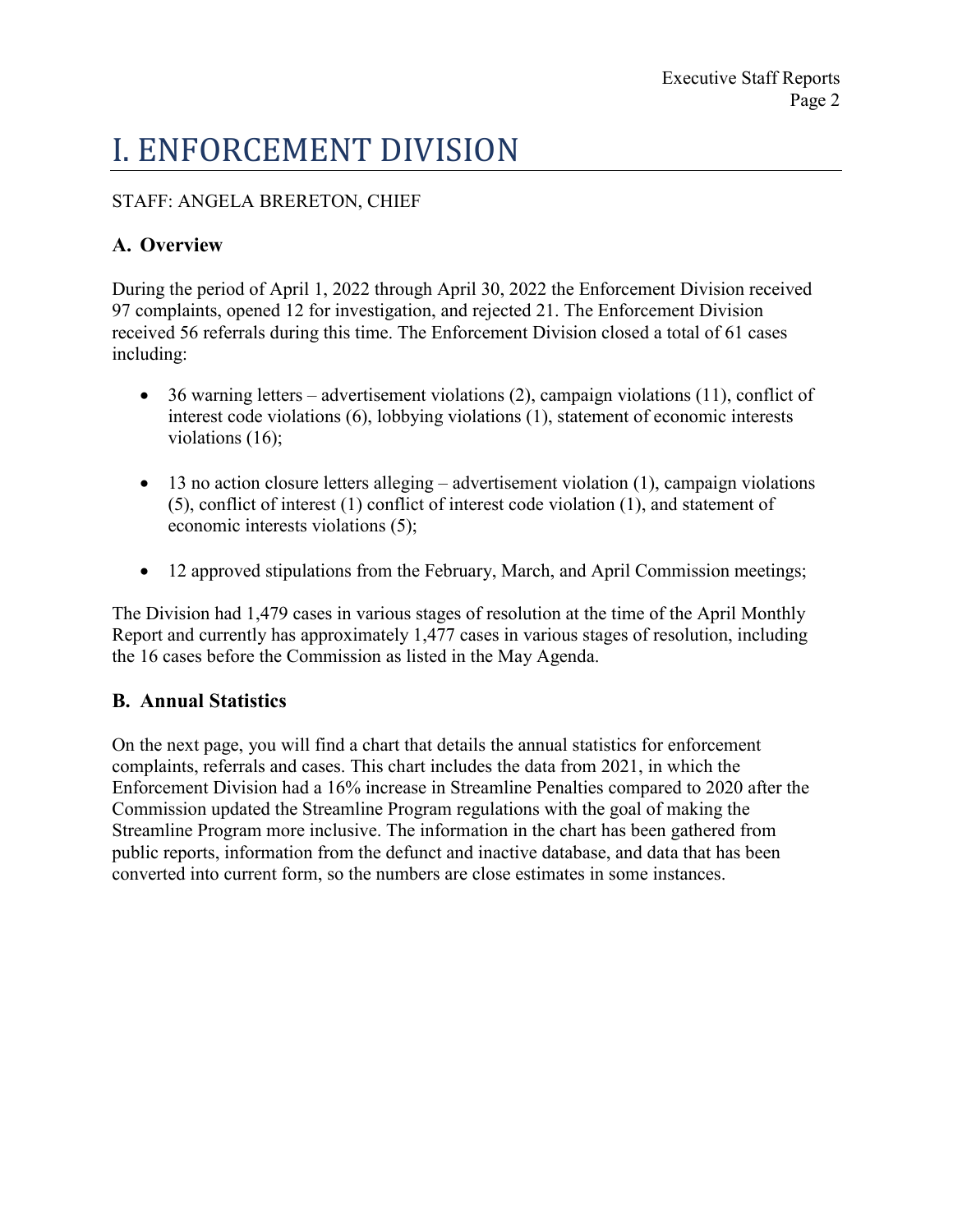|                |                                | Year                                               | 2017        | 2018      | 2019           | 2020           | 2021           |
|----------------|--------------------------------|----------------------------------------------------|-------------|-----------|----------------|----------------|----------------|
| $\mathbf{1}$   | <b>Complaints Received</b>     |                                                    | 564         | 1,352     | 744            | 1,390          | 606            |
| $\overline{2}$ |                                | Referrals Received                                 | 1,616       | 1,529     | 1,950          | 1,518          | 1,751          |
| $\overline{3}$ |                                | Total Complaint and<br>Referrals Received          | 2,180       | 2,881     | 2,694          | 2,908          | 2,357          |
| $\overline{4}$ |                                | Cases opened                                       | 1,480       | 1,561     | 1,820          | 1,155          | 1,185          |
| 5              |                                | Cases closed <sup>3</sup>                          | 1,477       | 1,243     | 1,465          | 1,526          | 1,058          |
| 6              |                                | Cases with penalties <sup>1</sup>                  | 340         | 235       | 343            | 278            | 269            |
|                | a                              | Streamline cases                                   | 262         | 173       | 263            | 194            | 234            |
|                | $\mathbf b$                    | Mainline cases                                     | 66          | 56        | 73             | 77             | 32             |
|                | $\mathbf c$                    | Default cases                                      | 12          | 6         | $\overline{7}$ | $\overline{7}$ | $\overline{3}$ |
| $\tau$         | Total fines imposed            |                                                    | \$1,126,933 | \$499,606 | \$797,384      | \$1,940,107    | \$472,248      |
| 8              | Warning letters issued         |                                                    | 505         | 554       | 584            | 777            | 475            |
| 9              | Administrative<br>terminations |                                                    | 297         | 177       | 104            | 62             | 59             |
| 10             |                                | Cases closed with<br>violations found <sup>2</sup> | 1,142       | 966       | 1,031          | 1,117          | 803            |
| $\mathbf{1}$   |                                | Advisory letters issued                            | 17          | 20        | 9              | $\overline{7}$ | 16             |
| 12             | No action closure letters      |                                                    | 318         | 252       | 423            | 402            | 237            |

 $\overline{a}$ 

<span id="page-2-0"></span><sup>&</sup>lt;sup>1</sup> Total for lines 6a, 6b, and 6c.

<span id="page-2-1"></span> $2$  Total for lines 6, 8, and 9.

<sup>&</sup>lt;sup>3</sup> Total cases closed includes Commission approved cases from the previous year and Commission approved administrative judgements. It does not include Commission approved cases not yet closed.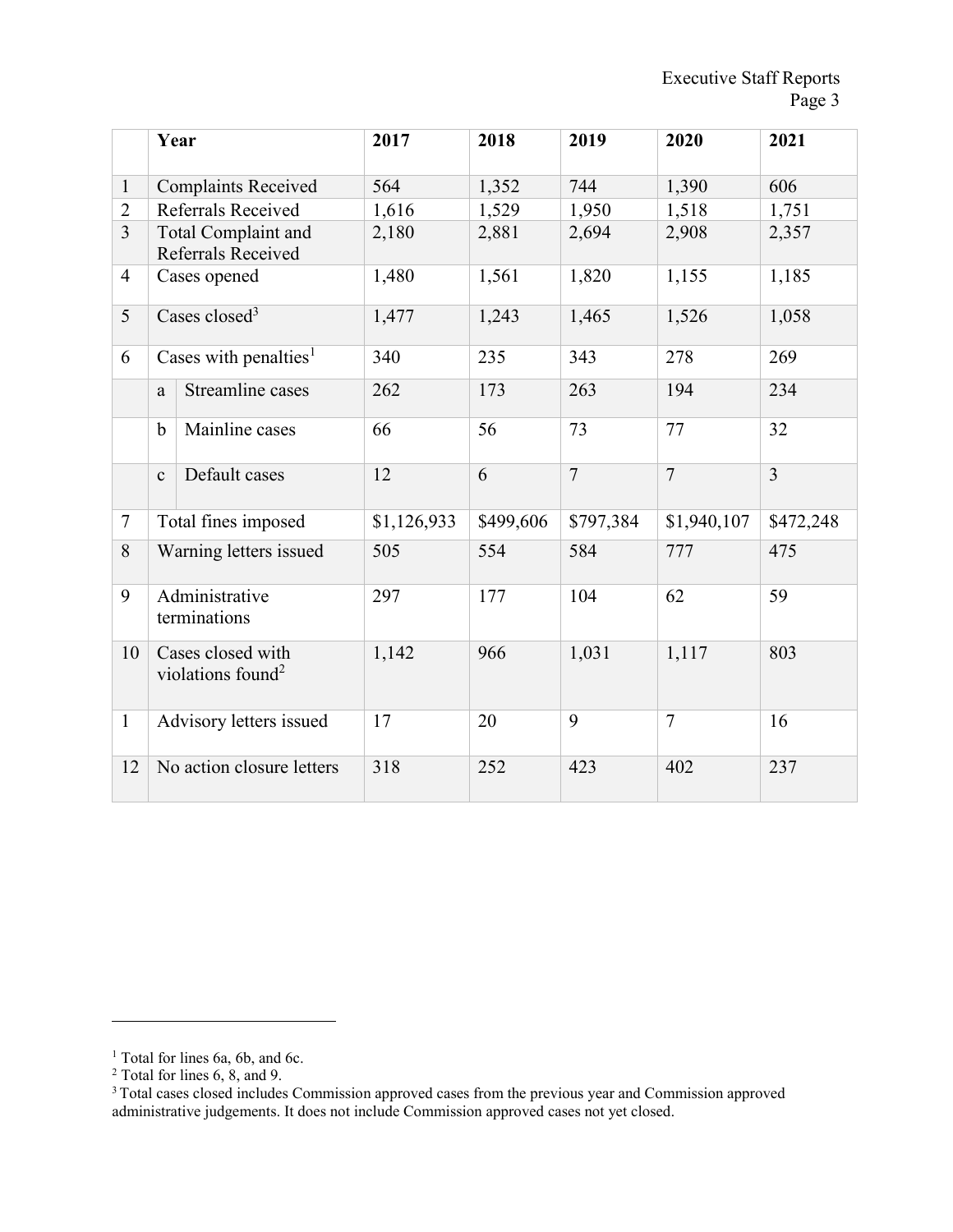|                    | $Jan-22$                      |                    | Apr-22                        |
|--------------------|-------------------------------|--------------------|-------------------------------|
| <b>Year Opened</b> | <b>Existing Case Workload</b> | <b>Year Opened</b> | <b>Existing Case Workload</b> |
| 2015               |                               | 2015               |                               |
| 2016               | 12                            | 2016               | 10                            |
| 2017               | 28                            | 2017               | 19                            |
| 2018               | 195                           | 2018               | 174                           |
| 2019               | 287                           | 2019               | 268                           |
| 2020               | 381                           | 2020               | 361                           |
| 2021               | 561                           | 2021               | 476                           |

### <span id="page-3-0"></span>**C. Prior Year's Workload – 2022 Quarterly Summary**

#### <span id="page-3-1"></span>**D. Unexecuted Streamline Stipulations**

Streamline penalty stipulations are approved by the Chief of Enforcement and reported to the Commission for discussion only before they are executed. The following streamline stipulations are presented for that purpose. After the close of the hearing, the Chief of Enforcement may execute all or any of the streamline penalty stipulations, at the Chief's discretion per Regulation 18360.2.

Since the last Monthly Report, the Enforcement Chief has not used discretion to increase the penalties for Tier Two advertising violations resulting in public confusion, under Regulation  $18360.3(d)(7)(B)(i)(b)$ , or to increase the penalties for Tier Two violations involving the same candidate, committee, or principal officer who has paid a Tier One penalty to the Commission or received a Warning Letter from the Commission for the same type of violation occurring within the last five years, based on the resulting public harm.

The Enforcement Chief used discretion under Regulation 18360.2 to exclude violations in the following streamline cases presented with this report: In the Matter of Michael Dalla; FPPC No. 20/1022 [the committee raised and spent less than \$10,000].

#### **Advertisements**

**[In the Matter of Michael Dalla; FPPC No. 20/1022.](https://www.fppc.ca.gov/content/dam/fppc/documents/Stipulations/2022/may/Michael-Dalla-Stip.pdf)** Staff: Alex Rose, Commission Counsel. Michael Dalla is an independent expenditure committee. The independent expenditure committee failed to timely file a 24-Hour Report, in violation of Government Code Section 84204 (1 count), and failed to include the proper advertising disclosures on a mailer distributed prior to the November 3, 2020 General Election, in violation of Government Code Section 84506.5 (1 count). **Total Penalty: \$917 (Tier Two).**

**[In the Matter of Sunita Verma for Saratoga Union School District Board 2020, and Sunita](http://www.fppc.ca.gov/content/dam/fppc/documents/Stipulations/2022/may/Sunita-Verma-for-Saratoga-Union-School-District-Board-2020-Stip.pdf)  [Verma; FPPC Case No. 21/354.](http://www.fppc.ca.gov/content/dam/fppc/documents/Stipulations/2022/may/Sunita-Verma-for-Saratoga-Union-School-District-Board-2020-Stip.pdf)** Staff: Jenna C. Rinehart, Commission Counsel, and Jay Gehres, Special Investigator. Sunita Verma was an unsuccessful candidate for Board Member of the Saratoga Union School District in the November 3, 2020 General Election. Sunita Verma for Saratoga Union School District Board 2020 was Verma's candidate-controlled committee. The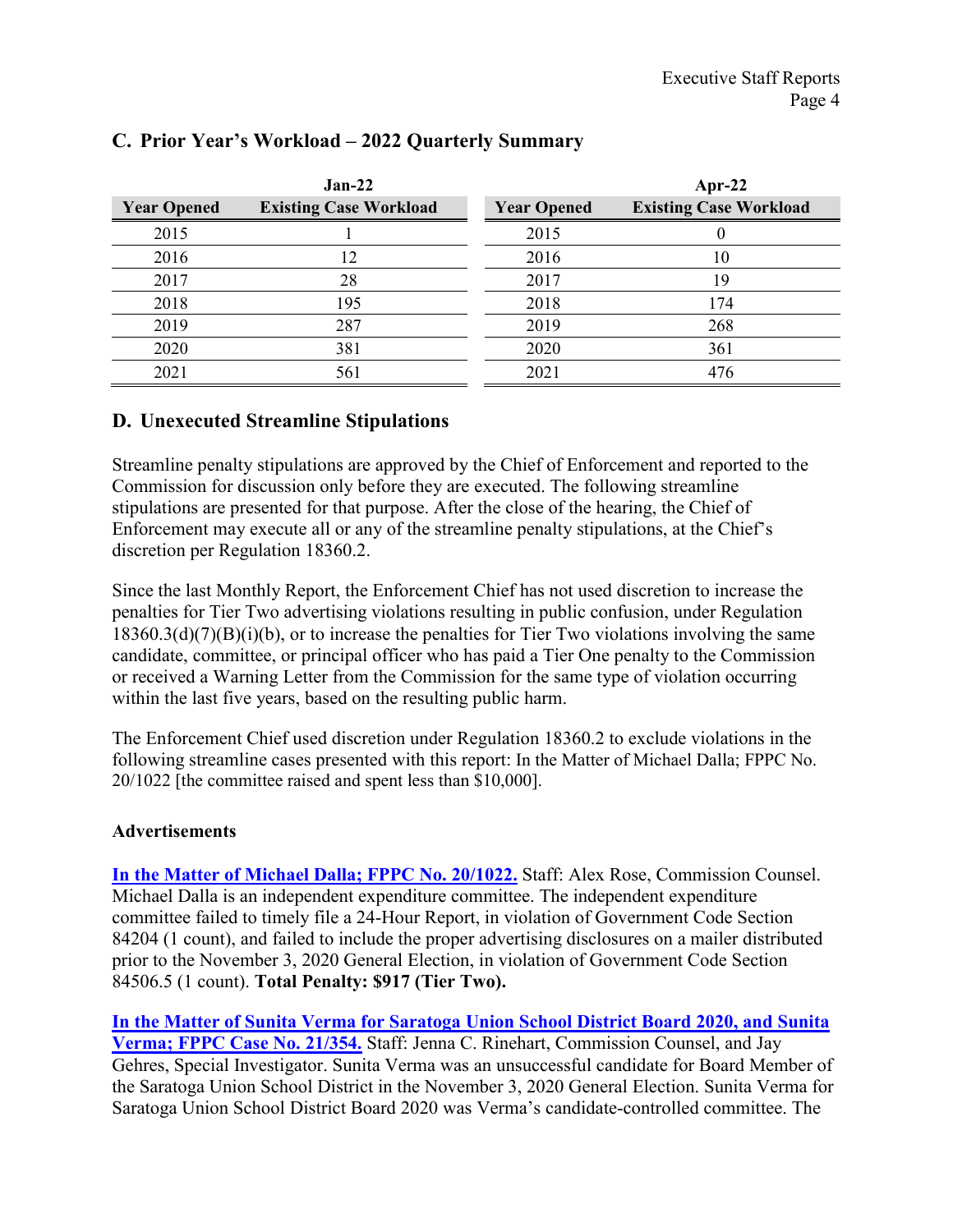Committee failed to include the Committee's full name, street address, and "Paid for by" language on a mass mailing sent prior to the election, in violation of Government Code Section 84305 (1 count). **Total Penalty: \$430 (Tier Two).** 

#### **Lobbying Reporting**

**[In the Matter of OhmConnect, Inc.; FPPC No. 21/1031.](http://www.fppc.ca.gov/content/dam/fppc/documents/Stipulations/2022/may/OhmConnect-Inc-Stip.pdf)** Staff: Angela Brereton, Chief of Enforcement and Ginny Lambing, Political Reform Consultant. Emily Andrews & Karen Getman of Olson Remcho LLP represented OhmConnect Inc. in this matter. OhmConnect, Inc., a \$5,000 filer and lobbyist employer, failed to timely file twelve \$5,000 filer quarterly reports and four lobbyist employer quarterly reports, in violation of Government Code Section 86115 (16 counts). **Total Penalty: \$14,877 (Tier Two).**

**[In the Matter of Staton Strategies, LLC, and Clifford A. Staton; FPPC No. 21/1032.](http://www.fppc.ca.gov/content/dam/fppc/documents/Stipulations/2022/may/Staton-Strategies-LLC-and-Clifford-A-Staton-Stip.pdf)** Staff: Angela Brereton, Chief of Enforcement and Ginny Lambing, Political Reform Consultant. Emily Andrews & Karen Getman of Olson Remcho LLP represented Staton Strategies, LLC and Clifford A. Staton in this matter. Staton Strategies, LLC, a lobbying firm, failed to timely file three lobbying firm quarterly reports, and Clifford A. Staton, a lobbyist, failed to file three quarterly lobbyist reports, in violation of Government Code Sections 86114 and 86113 (6 counts). **Total Penalty: \$3,850 (Tier Two).**

#### **Campaign Late Filer**

**[In the Matter of Friends of Baldwin Park Schools Yes on Measure AE, and Nancy Leon;](http://www.fppc.ca.gov/content/dam/fppc/documents/Stipulations/2022/may/Friends-of-Baldwin-Park-Schools-Yes-on-Measure-AE-and-Nancy-Leon-Stip.pdf)  FPPC [Case No. 19/594.](http://www.fppc.ca.gov/content/dam/fppc/documents/Stipulations/2022/may/Friends-of-Baldwin-Park-Schools-Yes-on-Measure-AE-and-Nancy-Leon-Stip.pdf)** Staff: Jenna C. Rinehart, Commission Counsel. Friends of Baldwin Park Schools Yes on Measure AE was a local ballot measure committee primarily formed to support the approval of Measure AE, a bond issue measure on the November 6, 2018 General Election ballot. Nancy Leon served as the Committee's treasurer. The Committee failed to timely file a semi-annual campaign statement and two 24-hour contribution reports, in violation of Government Code Sections 84200 and 84203 (3 counts). **Total Penalty: \$2,140 (Tier Two).**

**[In the Matter of Mark D. Melville for San Mateo County Sheriff 2018, Mark Melville, Sari](http://www.fppc.ca.gov/content/dam/fppc/documents/Stipulations/2022/may/Mark-D-Melville-for-San-Mateo-County-Sheriff-2018-Stip.pdf)  [Ditlevsen, and Rosie McNeilly; FPPC Case No. 19/1725.](http://www.fppc.ca.gov/content/dam/fppc/documents/Stipulations/2022/may/Mark-D-Melville-for-San-Mateo-County-Sheriff-2018-Stip.pdf)** Staff: Jenna C. Rinehart, Commission Counsel. Mark Melville was an unsuccessful candidate for San Mateo County Sheriff in the June 5, 2018 Primary Election. Mark D. Melville for San Mateo County Sheriff 2018 was Melville's candidate-controlled committee. Sari Ditlevsen served as the Committee's treasurer from establishment to March 7, 2018. Rosie McNeilly served as the Committee's treasurer from March 8, 2018 to termination. The Committee failed to timely report certain contributions received and expenditures made on one pre-election campaign statement and two semi-annual campaign statements, in violation of Government Code Section 84211 (3 counts). **Total Penalty: \$638 (Tier One).**

**[In the Matter of Alhambra Teachers Association PAC and Karen Jacobson; FPPC No.](http://www.fppc.ca.gov/content/dam/fppc/documents/Stipulations/2022/may/Alhambra-Teachers-Association-PAC-and-Karen-Jacobson-Stip.pdf)  [20/1114.](http://www.fppc.ca.gov/content/dam/fppc/documents/Stipulations/2022/may/Alhambra-Teachers-Association-PAC-and-Karen-Jacobson-Stip.pdf)** Staff: Angela Brereton, Chief of Enforcement and Amber Rodriguez, Political Reform Consultant. Alhambra Teachers Association PAC is a local general purpose committee. Karen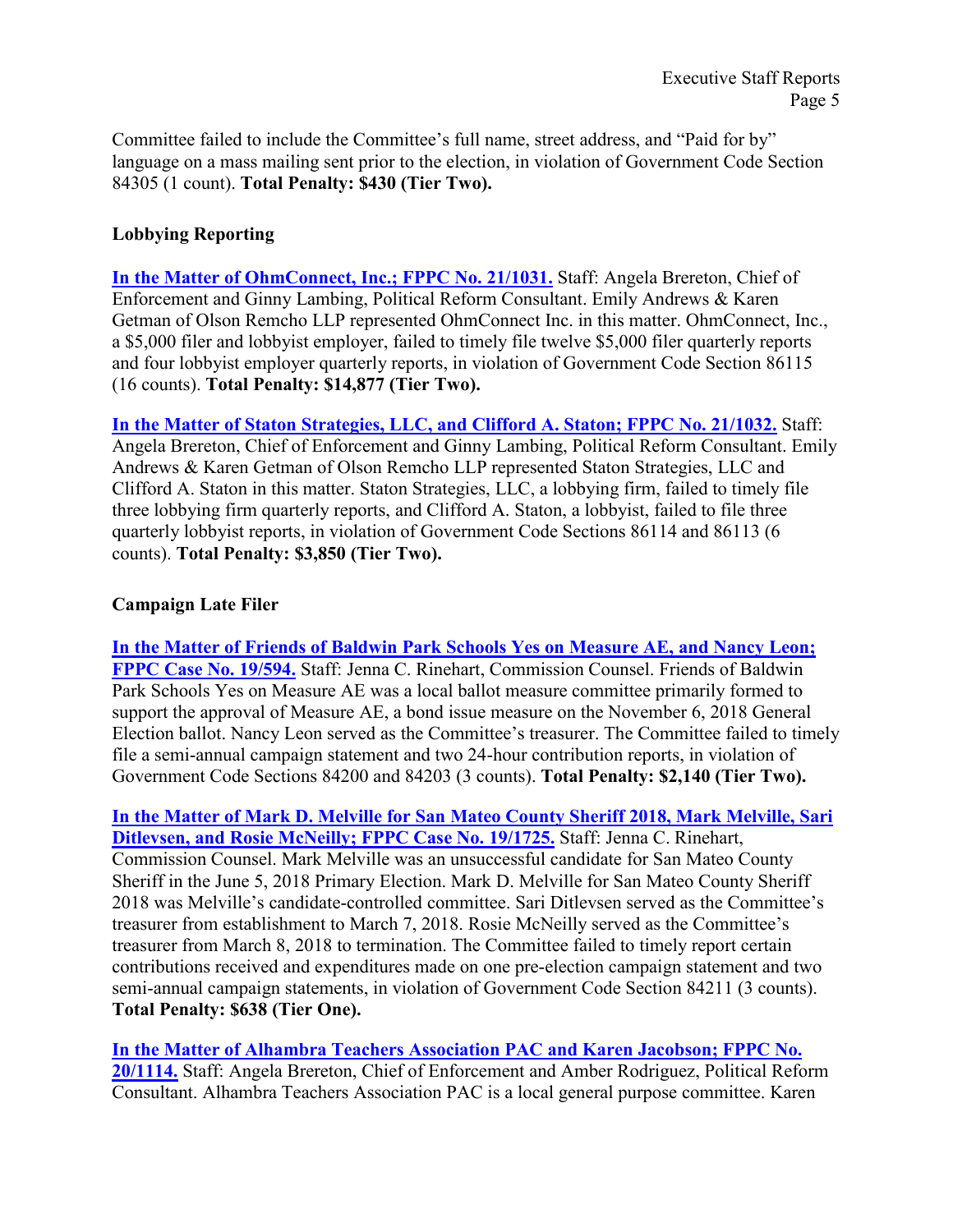Jacobson is the Committee's treasurer. The Committee and Jacobson failed to timely file one pre-election campaign statement, in violation of Government Code Section 84200.5 (1 count). **Total Penalty: \$578 (Tier Two).**

**[In the Matter of National Women's Political Caucus San Gabriel Valley, and Joanne](http://www.fppc.ca.gov/content/dam/fppc/documents/Stipulations/2022/may/National-Women%27s-Political-Caucus-San-Gabriel-Valley-Stip.pdf)  [Wendler; FPPC No. 21/087.](http://www.fppc.ca.gov/content/dam/fppc/documents/Stipulations/2022/may/National-Women%27s-Political-Caucus-San-Gabriel-Valley-Stip.pdf)** Staff: Angela Brereton, Chief of Enforcement and Tara Stock, Intake Manager. National Women's Political Caucus San Gabriel Valley is a local general purpose committee. Joanne Wendler was the committee's Treasurer. The Committee and Wendler failed to timely file two semi-annual campaign statements, in violation of Government Code Section 84200 (2 counts). **Total Penalty: \$442 (Tier One).** 

**[In the Matter of Friends of Ty Humes for San Dieguito UHSD Trustee Area 5 2021, and Ty](http://www.fppc.ca.gov/content/dam/fppc/documents/Stipulations/2022/may/Friends-of-Ty-Humes-for-San-Dieguito-UHSD-Trustee-Stip.pdf)  [Humes; FPPC No. 21/1009.](http://www.fppc.ca.gov/content/dam/fppc/documents/Stipulations/2022/may/Friends-of-Ty-Humes-for-San-Dieguito-UHSD-Trustee-Stip.pdf)** Staff: Angela Brereton, Chief of Enforcement and Tara Stock, Intake Manager. Ty Humes was an unsuccessful candidate for the San Dieguito Unified High School District Board in the November 2, 2021 Special Election. Friends of Ty Humes for San Dieguito UHSD Trustee Area 5, 2021 is Humes' candidate-controlled committee. The Committee and Humes failed to timely file one pre-election campaign statement (1 count), in violation of Government Code Section 84200.5. **Total Penalty: \$261 (Tier One).**

**[In the Matter of Inki Welch for Rincon Water Board 2020, and Inki Welch; FPPC No.](http://www.fppc.ca.gov/content/dam/fppc/documents/Stipulations/2022/may/Inki-Welch-for-Rincon-Water-Board-2020-Stip.pdf)  [20/1054.](http://www.fppc.ca.gov/content/dam/fppc/documents/Stipulations/2022/may/Inki-Welch-for-Rincon-Water-Board-2020-Stip.pdf)** Staff: Angela Brereton, Chief of Enforcement and Amber Rodriguez, Political Reform Consultant. Inki Welch was a successful candidate for the Rincon Del Diablo Municipal Water District Board of Directors in the November 3, 2020 General Election. Inki Welch for Rincon Water Board 2020 was Welch's candidate-controlled committee. The Committee and Welch failed to timely file one pre-election campaign statement, in violation of Government Code Section 84200.5 (1 count). **Total Penalty: \$224 (Tier One).**

**[In the Matter of Greer Stone; FPPC No. 20/920.](http://www.fppc.ca.gov/content/dam/fppc/documents/Stipulations/2022/may/Greer-Stone-Stip.pdf)** Staff: Angela Brereton, Chief of Enforcement and Ginny Lambing, Political Reform Consultant. Greer Stone, candidate for Palo Alto City Council in the November 3, 2020 General Election, failed to timely file a Candidate Intention Statement prior to receiving contributions or making expenditures in relation to their candidacy, in violation of Government Code Section 85200 (1 count). **Total Penalty: \$200 (Tier One).**

[In the Matter of Lydia Kou; FPPC No. 20/856.](http://www.fppc.ca.gov/content/dam/fppc/documents/Stipulations/2022/may/Lydia-Kou-Stip.pdf) Staff: Angela Brereton, Chief of Enforcement and Ginny Lambing, Political Reform Consultant. Lydia Kou, candidate for Palo Alto City Council in the November 3, 2020 General Election, failed to timely file a Candidate Intention Statement prior to receiving contributions or making expenditures in relation to their candidacy, in violation of Government Code Section 85200 (1 count). **Total Penalty: \$200 (Tier One).**

#### **Statement of Economic Interests Late Filer**

**[In the Matter of Brandon Fawaz; FPPC No. 21/1159.](http://www.fppc.ca.gov/content/dam/fppc/documents/Stipulations/2022/may/Brandon-Fawaz-Stip.pdf)** Staff: Angela Brereton, Chief of Enforcement and Tara Stock, Intake Manager. Brandon Fawaz, Councilmember for the City of Etna, failed to timely file an Assuming Office Statement of Economic Interests, in violation of Government Code Section 87202 (1 count). **Total Penalty: \$200 (Tier One).**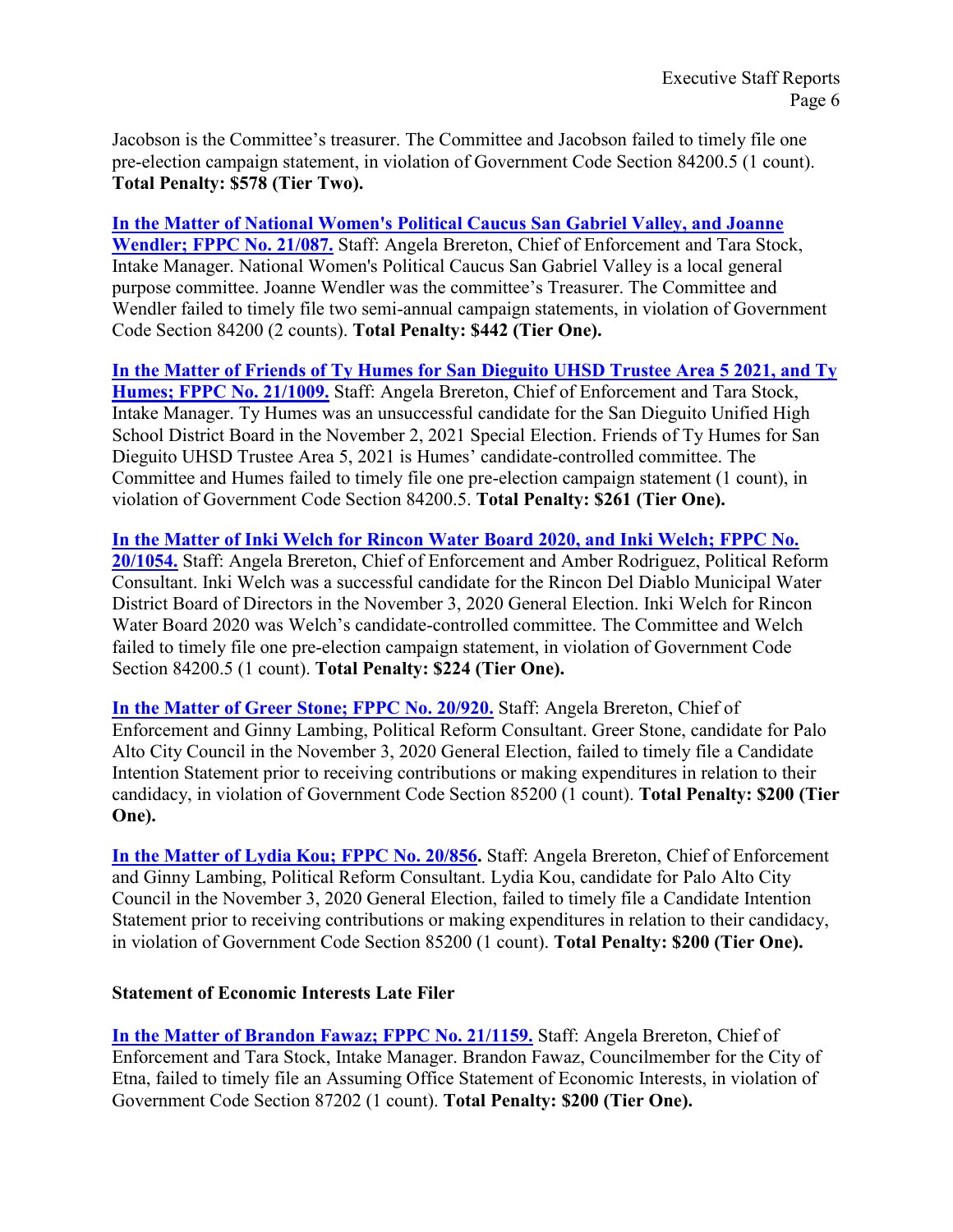**[In the Matter of Theodore Irving; FPPC No. 21/555.](http://www.fppc.ca.gov/content/dam/fppc/documents/Stipulations/2022/may/Theodore-Irving-Stip.pdf)** Staff: Angela Brereton, Chief of Enforcement and Shaina Elkin, Associate Governmental Program Analyst. Theodore Irving, an Associate Zoning Administrator for the Los Angeles Planning Department, failed to timely file a 2019 Annual Statement of Economic Interests, in violation of Government Code Section 87300 (1 count). **Total Penalty: \$200 (Tier One).**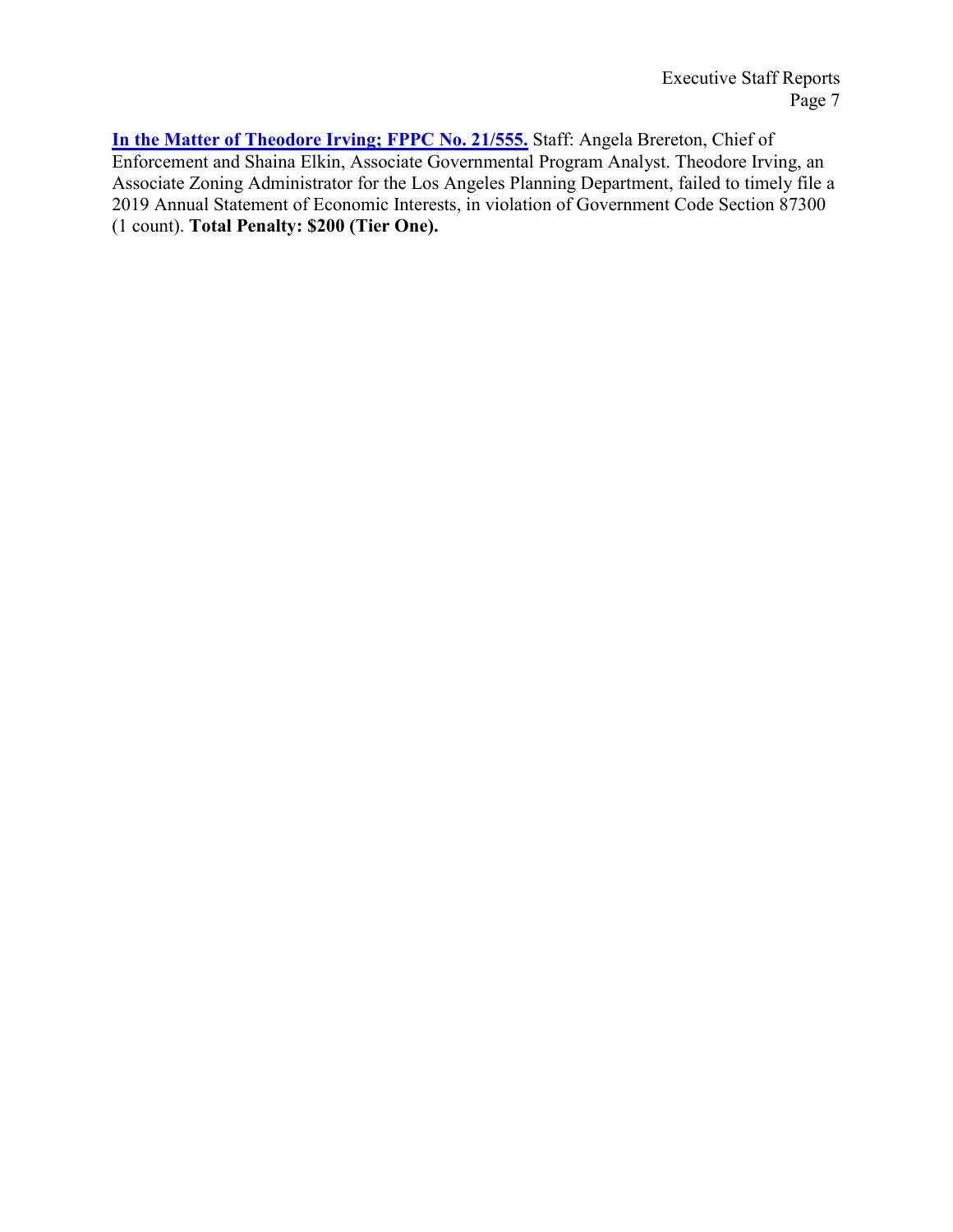# <span id="page-7-0"></span>II. AUDITS AND ASSISTANCE DIVISION

### STAFF: SHRDHA SHAH, CHIEF

### <span id="page-7-1"></span>**A. Overview**

The audit reports prepared by the FPPC summarize findings with respect to the filer's conformity with the disclosure and recordkeeping requirements of the Political Reform Act. Copies of audit reports are always sent to the auditees and those included in the audit report (such as the prior treasurer, current treasurer and/or their representatives). These reports are public documents.

### <span id="page-7-2"></span>**B. Current Period Updates**

During the period of April 1, 2022 through April 30, 2022, the Audits and Assistance Division adopted 2 audit reports, both with findings. The reports have been transferred to the Enforcement Division pursuant to our standard practice. Currently the team has 33 audits in progress at various stages, including fieldwork, post-fieldwork, and quality review.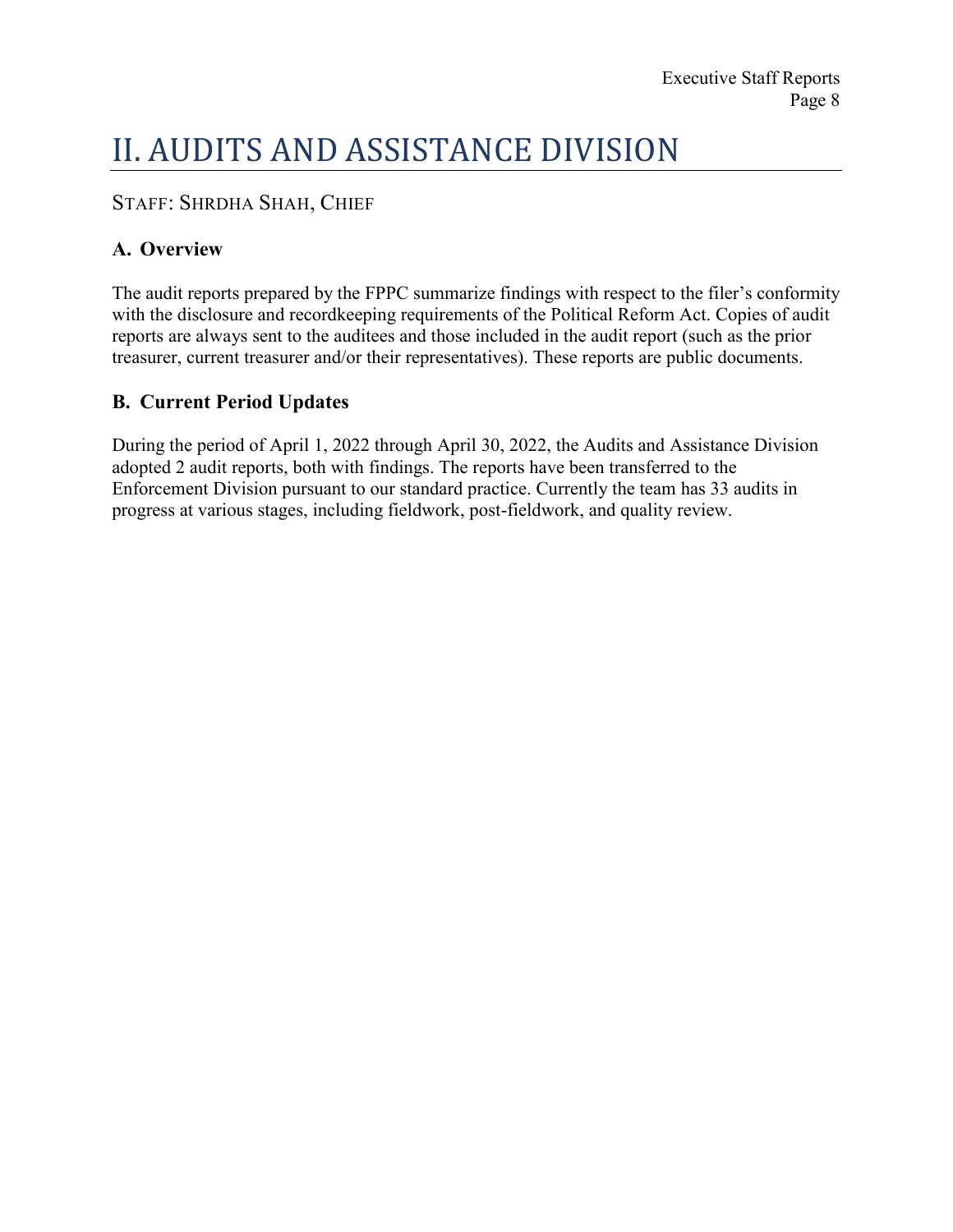# <span id="page-8-0"></span>III. LEGAL DIVISION

### <span id="page-8-1"></span>STAFF: DAVE BAINBRIDGE, GENERAL COUNSEL

### **A. Pending Litigation**

*Mat Wahlstrom v. FPPC, Steven J. Kaufman and Kaufman Legal Group, APC* San Diego County Superior Court, Central Division Case No. 37-2020-00030654-CU-WMCTL

Petitioner filed a petition for writ of mandate on August 31, 2020. The petition seeks to set aside a streamline stipulation, decision and order against Todd Gloria adopted by the Commission in November 2019. The Attorney General is representing the Commission. The Commission timely filed an answer to the complaint. Petitioner filed an amended petition on May 12, 2021. The Commission filed a demurrer to the amended petition, the parties submitted briefs and at a hearing on December 13, 2021.

On March 17, 2022, the court issued a tentative ruling sustaining the Commission's demurrer without leave to amend the petition. Petitioner did not request a hearing to contest the tentative ruling, thus the tentative will become the court's final ruling. On April 4, 2022, the court entered a judgment.

#### **B. Outreach and Training**

#### <span id="page-8-2"></span>*Webinars*

- April 14, the FPPC hosted an AB 571 webinar. Education and External Affairs Manager Chloe Hackert, and Political Reform Consultant Katie Trumbly, presented. 4 people attended.
- · April 19, the FPPC hosted a Campaign Filing Officer webinar. Political Reform Consultants, Alex Castillo and Adam Ramirez, presented. 7 people attended.
- · April 26, the FPPC hosted a Candidate/Treasurer webinar. Political Reform Consultants, Stephen Hernandez and Adam Ramirez, presented. 18 people attended.

#### *Scheduled Webinars*

- May 12, the FPPC is hosting an AB 571 webinar.
- May 19, the FPPC is hosting a Candidate/Treasurer webinar.
- May 24, the FPPC is hosting a Campaign Filing Officer webinar.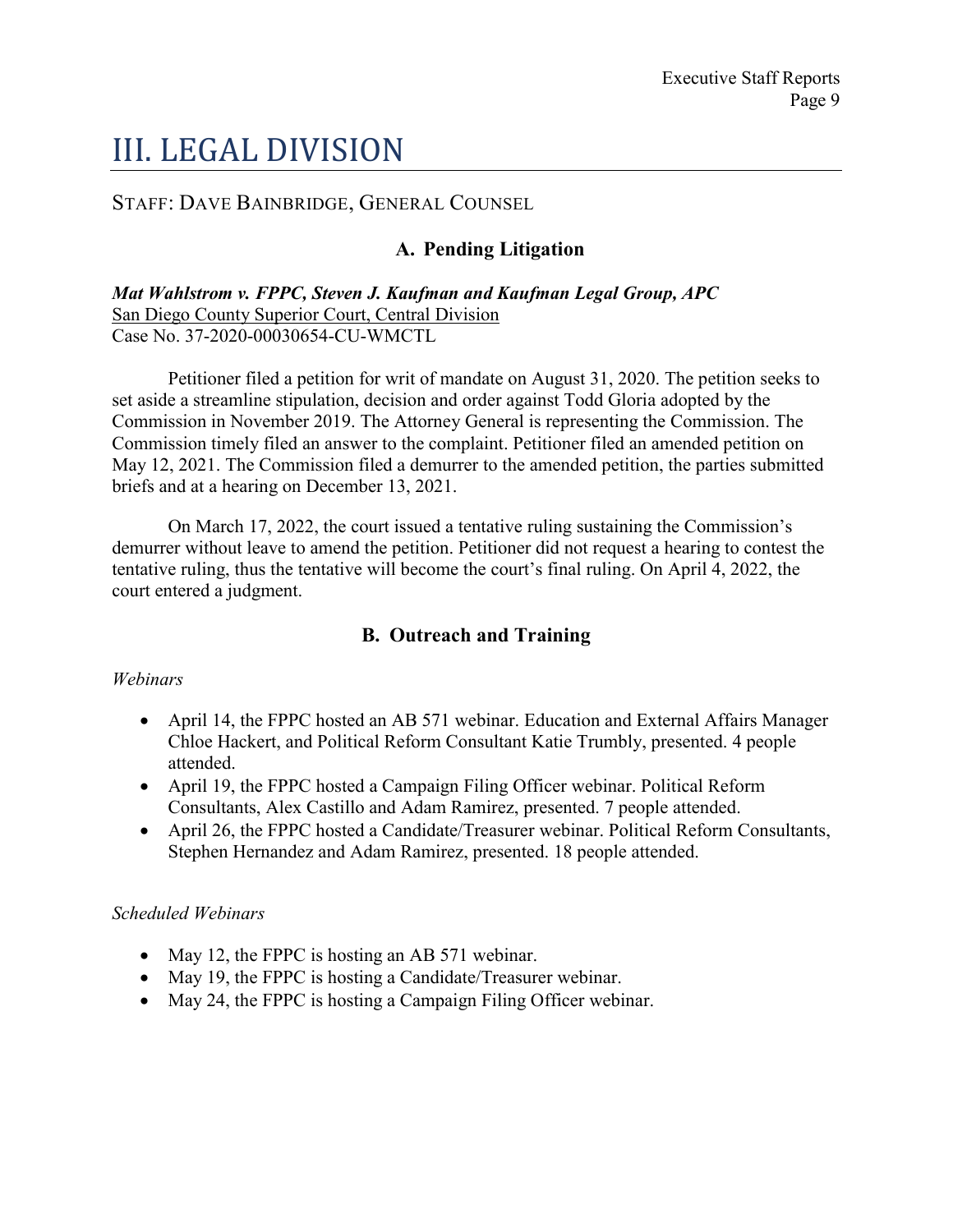#### *Video Tutorials*

Commission video tutorials were accessed a total of 539 times in April. Form 700 videos were accessed 322 times, the Candidate/Treasurer video was accessed 157 times, and the filing officer videos were accessed 60 times.

#### **C. New and Updated Educational Resources**

- <span id="page-9-0"></span>• Updated Overview of Conflicts of Interest guide: [https://fppc.ca.gov/content/dam/fppc/NS-](https://fppc.ca.gov/content/dam/fppc/NS-Documents/TAD/Campaign%20Documents/Conflicts%20Guide%202022.pdf)[Documents/TAD/Campaign%20Documents/Conflicts%20Guide%202022.pdf](https://fppc.ca.gov/content/dam/fppc/NS-Documents/TAD/Campaign%20Documents/Conflicts%20Guide%202022.pdf)
- Local contribution limits web page: [https://fppc.ca.gov/learn/Contribution-Limits-City](https://fppc.ca.gov/learn/Contribution-Limits-City-and-County-Candidates.html)[and-County-Candidates.html](https://fppc.ca.gov/learn/Contribution-Limits-City-and-County-Candidates.html)
- <span id="page-9-1"></span>• Comprehensive fact sheets page:<https://fppc.ca.gov/media/factsheets.html>

#### **D. Advice**

The April Advice Letter Report is available on the FPPC website at [https://fppc.ca.gov/advice/advice-opinion-search/advice-letter-reports/2022-advice-letter](https://fppc.ca.gov/advice/advice-opinion-search/advice-letter-reports/2022-advice-letter-reports/FPPC-advice-letter-report-apr-2022.html)[reports/FPPC-advice-letter-report-apr-2022.html](https://fppc.ca.gov/advice/advice-opinion-search/advice-letter-reports/2022-advice-letter-reports/FPPC-advice-letter-report-apr-2022.html).

In April, the Legal Division responded to the following requests for advice:

- *Education*: The Education unit responded to 574 requests for technical assistance via telephone.
- · *Requests for Advice:* The Email Advice and Conflict of Interest Code Program and Legal Division attorneys collectively responded to 769 email requests for advice, 117 of which were not responded to within 24 hours.
- *Advice Letters:* The Legal Division received 11 advice letter requests under the Political Reform Act and completed 5.
- *Section 1090 Letters:* The Legal Division received 3 advice letter request concerning Section 1090 and completed 2. This year to date, we have received 10 advice requests regarding Section 1090.

#### **E. Miscellaneous Decisions**

<span id="page-9-2"></span>None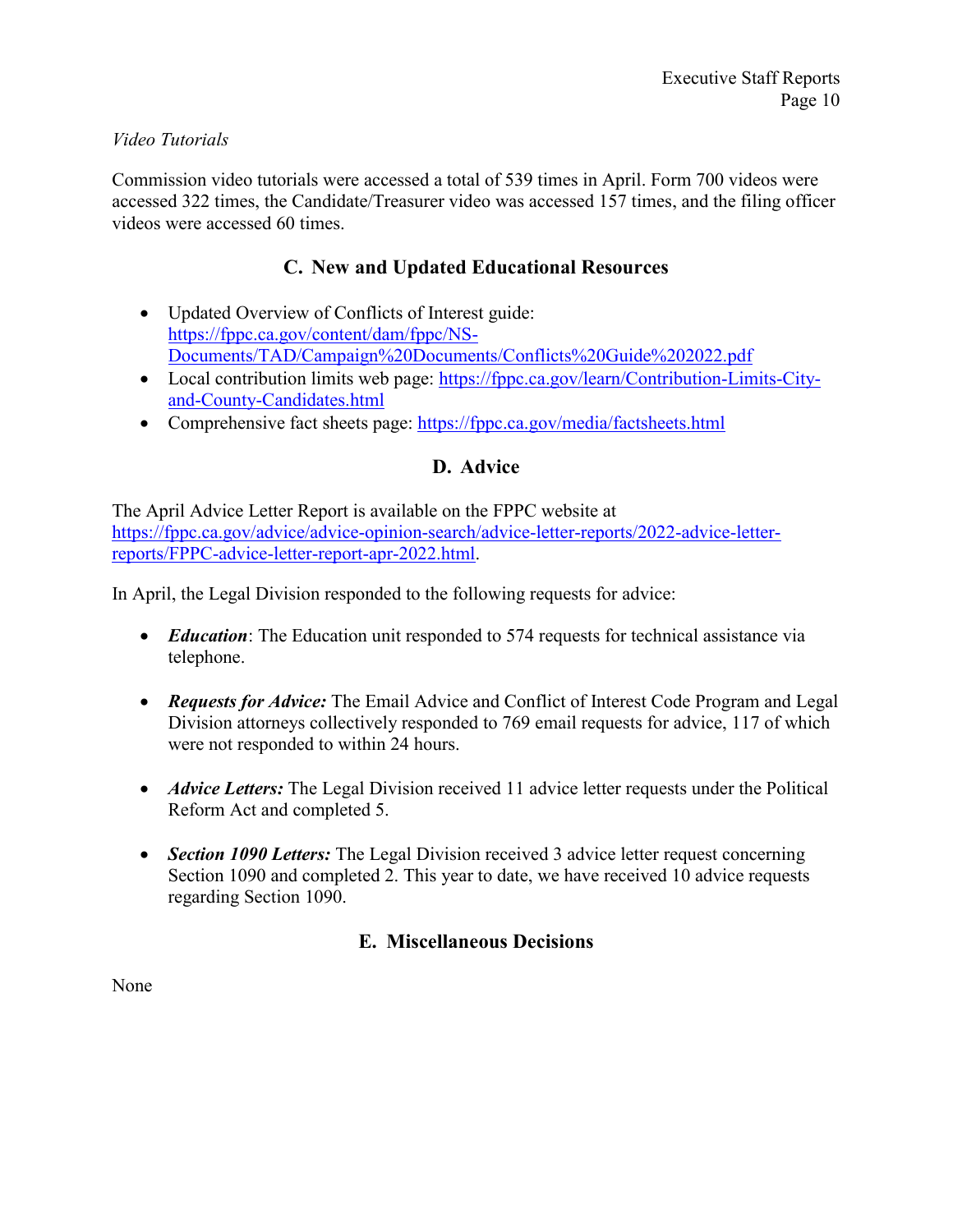## **F. Potential Upcoming Regulation Projects**

#### <span id="page-10-0"></span>*June*

- Complaints against Commissioners Require referral of any complaint or filing officer referral alleging a Commissioner violated the Act to the Office of the Attorney General (adoption).
- · Direct Personal Benefit definition Update the regulatory definition of "direct personal benefit" to reflect amendments made to Section 89521 by AB 1367, as well as other minor clean-up of existing regulations (pre-notice).

*July* 

- Filing Officer Referrals Provide specific criteria and requirements for filing officials submitting referrals to the Enforcement Division for campaign finance, SEI, behested payment, and lobbying reporting violations (adoption).
- Press Policy Provide specific rules governing the level of detail provided to the press and public regarding the status of pending Enforcement cases (adoption).
- · Cryptocurrency Consider revising prohibition on making and receiving campaign contributions via cryptocurrency (adoption).
- · Bank account signor disclosure Require disclosure of authorized signors for campaign bank accounts on a statement of organization (pre-notice).

For more information on these and other regulation projects planned for 2022, go to [https://www.fppc.ca.gov/the-law/fppc-regulations.html.](https://www.fppc.ca.gov/the-law/fppc-regulations.html)

# **G. Conflict of Interest Codes**

#### <span id="page-10-1"></span>**Adoptions and Amendments**

*Multi-County:* 

- · Bay Area Water Supply and Conservation Agency and San Francisco Bay Area Regional Water System Financing Authority
- · Yuba Community College District
- · Desert Sands Public Charter, Inc.
- Alta Vista Public Charter, Inc.

#### **Exemptions**

None

#### **Extensions**

None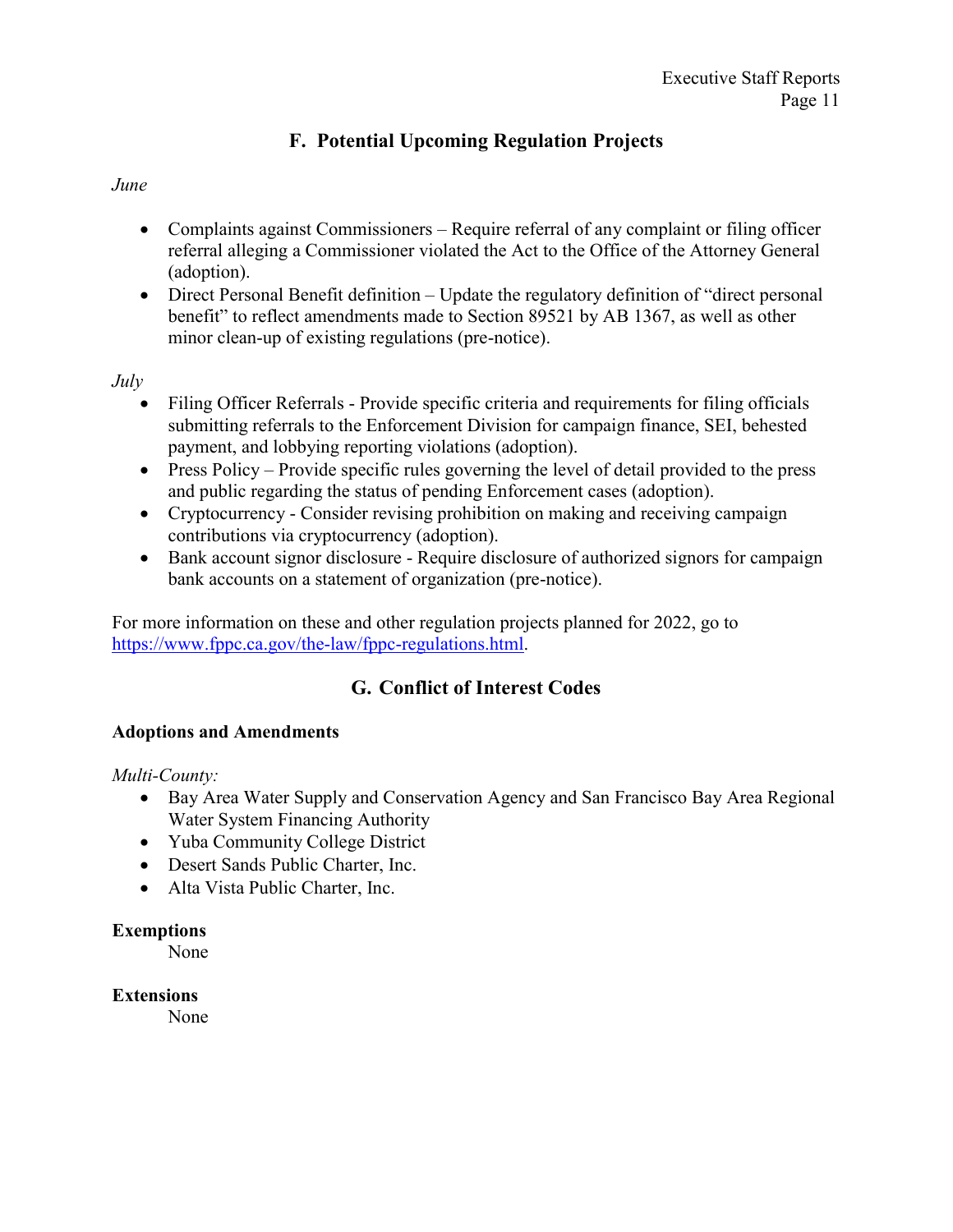### **H. Probable Cause Hearings**

<span id="page-11-0"></span>*Probable cause proceedings are conducted per Government Code section 83115.5. A finding of probable cause does not constitute a finding a violation occurred. Respondents are presumed innocent of any violation of the Act unless a violation is proven in a subsequent proceeding.*

*The following matters were decided based solely on the papers. The respondents did not request or failed to appear at a probable cause hearing.*

*1. In the Matter of Dylan Logas for Rio Hondo Community College Board of Trustees 2018 and Duylan Logas, Case No. 2019-00994.* On April 6, 2022, probable cause was found that Respondents committed the following violations of the Act:

Count 1: On or around October 9, 2018, Logas failed to timely file a candidate intention statement in connection with Logas's candidacy in the November 6, 2018 General Election prior to receiving contributions, in violation of Section 85200.

Count 2: The Committee and Logas failed to timely file an amendment to the Committee's statement of organization with the Secretary of State within 10 days of qualifying as a committee, in violation of Sections 84101, subdivision (a), and 84103.

Count 3: The Committee and Logas failed to timely file a pre-election campaign statement for the reporting period of October 21, 2018 to December 31, 2018, in violation of Section 84200.5, subdivision (a), and 84200.8, subdivision (b).

Count 4: The Committee and Logas failed to timely file a semi-annual campaign statement for the reporting period of January 1, 2019 to June 30, 2019 in violation of Section 84200, subdivision (a).

Count 5: The Committee and Logas failed to timely file a semi-annual campaign statement for the reporting period of July 1, 2019 to December 31, 2019, in violation of Section 84200, subdivision (a).

Count 6: The Committee and Logas failed to timely file a semi-annual campaign statement for the reporting period of January 1, 2020 to June 30, 2020 in violation of Section 84200, subdivision (a).

Count 7: The Committee and Logas failed to timely file a semi-annual campaign statement for the reporting period of July 1, 2020 to December 31, 2020 in violation of Section 84200, subdivision (a).

Count 8: The Committee and Logas failed to timely file a semi-annual campaign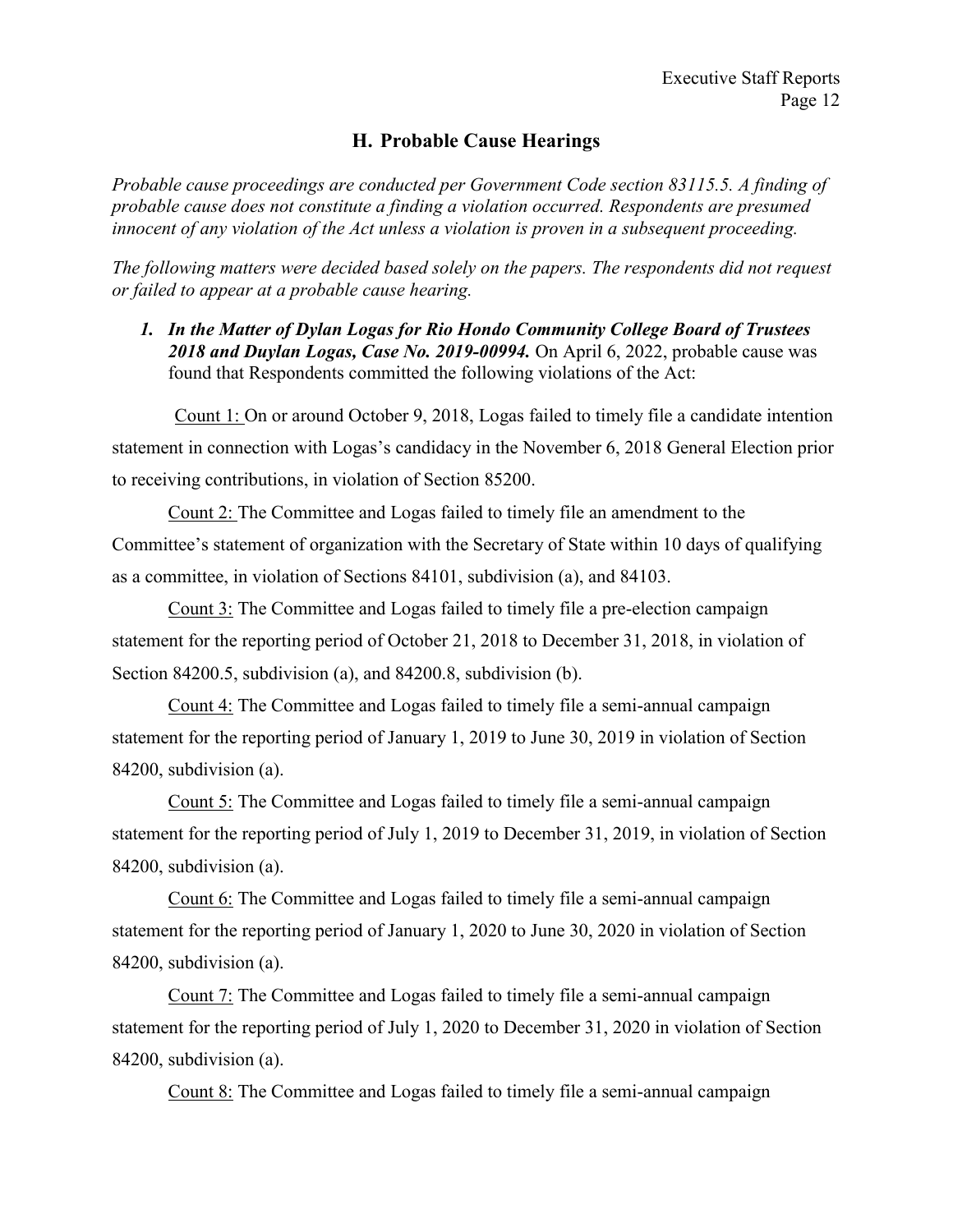statement for the reporting period of January 1, 2021 to June 30, 2021, in violation of Section 84200, subdivision (a).

Count 9: The Committee and Logas failed to timely file a 24-hour contribution report for a contribution in the amount of \$2,000 received on October 26, 2018, in violation of Section 84203.

*2. In the Matter of Committee on Yes on Measure N, Johua DeGroat and Katherine Redmon, Case No. 16/19936.* On April 26, 2022, probable cause was found that Respondents committed the following violations of the Act:

Count 1: Respondents Committee on Yes on Measure N (the Committee), Joshua DeGroat (DeGroat), and Katherine Redmon (Redmon) were required to file a semi-annual campaign statement for the reporting period January 1, 2016, though June 30, 2016, by the August 1, 2016 due date. On or about September 20, 2016, the Committee and Redmon filed a semi-annual campaign statement for the reporting period April 1, 2016, through June 30, 2016. This campaign statement was signed only by Redmon, included the period the Committee had financial activity, but was filed 50 days late. As a result, the Committee, DeGroat and Redmon failed to timely and properly file the semi-annual campaign statement for the period January 1, 2016, through June 30, 2016, by the August 1, 2016 due date, in violation of Government Code section 84200, subdivision (a).

Count 2: The Committee, DeGroat and Redmon were required to file a pre-election campaign statement for the reporting period July 1, 2016, though September 24, 2016, by the September 29, 2016 due date. On or about November 1, 2016, the Committee, DeGroat and Redmon filed a pre-election campaign statement for the reporting period July 1, 2016, through September 30, 2016. This campaign statement was signed by both DeGroat and Redmon and was filed 33 days late. As a result, the Committee, DeGroat and Redmon failed to timely and properly file the pre-election campaign statement for the period July 1, 2016, through September 24, 2016, by the September 29, 2016 due date, in violation of Government Code sections 84200.5, subdivision (a) and 84200.8, subdivision (a).

Count 3: The Committee, DeGroat and Redmon were required to file a pre-election campaign statement for the reporting period September 25, 2016, though October 22, 2016, by the October 27, 2016, due date. On or about June 20, 2017, the Committee, DeGroat and Redmon filed a pre-election campaign statement for the reporting period October 1, 2016,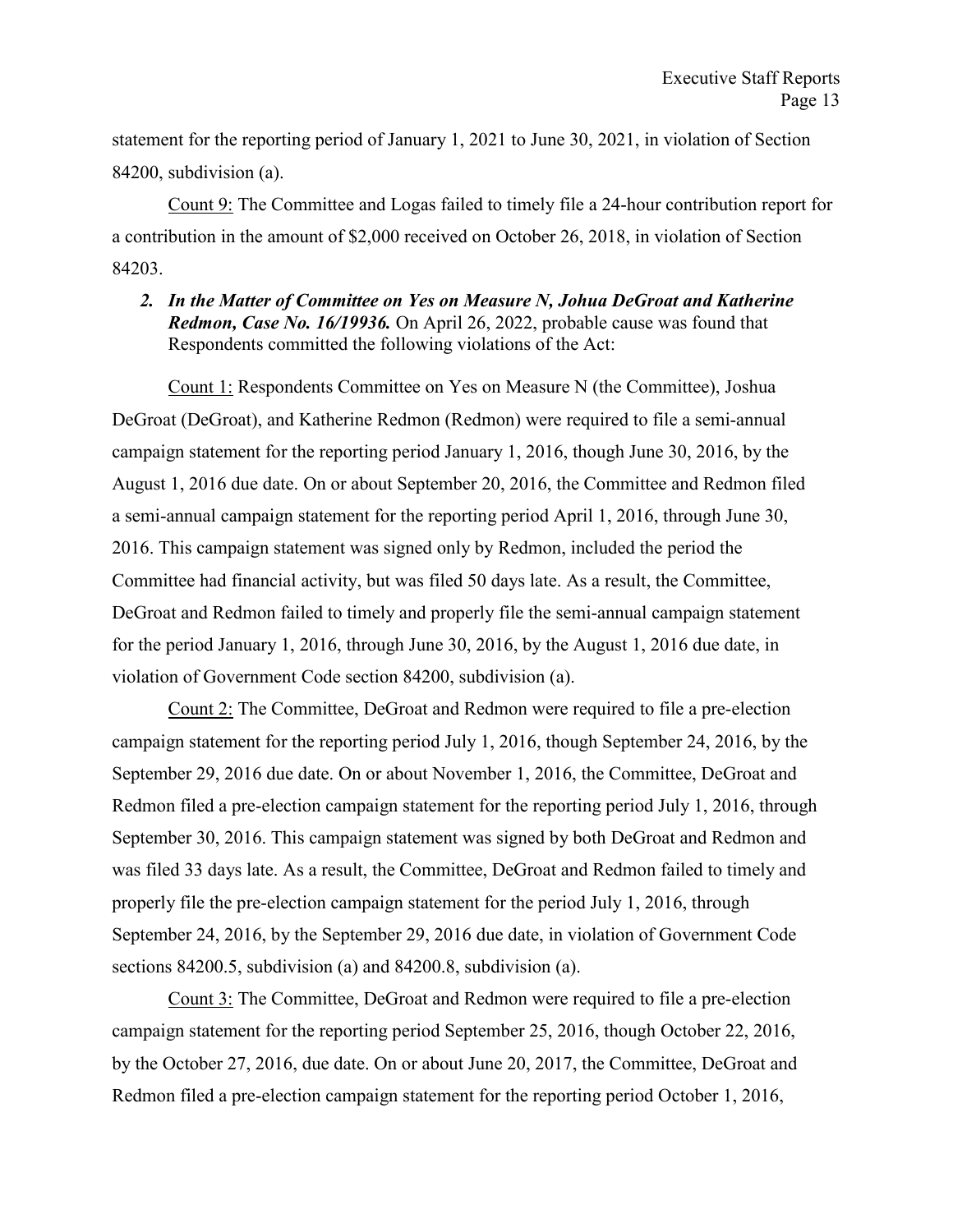through November 15, 2016. This campaign statement was signed by both DeGroat and Redmon and was filed 140 days late. As a result, the Committee, DeGroat and Redmon failed to timely and properly file the pre-election campaign statement for the period September 25, 2016, though October 22, 2016, by the October 27, 2016 due date, in violation of Government Code sections 84200.5, subdivision (a) and 84200.8, subdivision (b).

Count 4: The Committee, DeGroat and Redmon were required to disclose contributions received of \$100 or more and expenditures made of \$100 or more on each campaign statement. Review of the campaign statements with the bank records identified underreporting of contributions received by approximately \$50,610 from July 1, 2016, through November 15, 2016. Further, for the same period from July 1, 2016, through November 15, 2016, the campaign statements underreported approximately \$50,008 in expenditures made. The charts below identify the inconsistencies between the Committee bank records and the campaign statements.

| Form 460 Period                       | <b>Bank Records</b> | <b>Form 460</b> | <b>Difference</b> |  |  |
|---------------------------------------|---------------------|-----------------|-------------------|--|--|
| $7/1 - 9/30/2016$                     | \$120,320.00        | \$86,300.00     | \$34,020.00       |  |  |
| $10/1 - 11/15/2016$                   | \$29,090.24         | \$12,500.00     | \$16,590          |  |  |
| <b>Total unreported contributions</b> |                     |                 |                   |  |  |
| Form 460 Period                       | <b>Bank Records</b> | <b>Form 460</b> | <b>Difference</b> |  |  |
| $7/1 - 9/30/2016$                     | \$150,139.84        | \$116,396.88    | \$33,742          |  |  |
| $10/1 - 11/15/2016$                   | \$30,289.42         | \$14,023.12     | \$16,266          |  |  |
| <b>Total unreported expenditures</b>  |                     |                 |                   |  |  |

As a result, the Committee, DeGroat and Redmon failed to report approximately \$50,610 in contributions received and approximately \$50,008 in expenditures made, in violation of Government Code section 84211, subdivisions (f) and (k).

Counts 5-12: The Committee and DeGroat were required to file a 24-Hour Contribution Report within 24 hours of receiving a contribution aggregating \$1,000 or more that is made or received by a primarily formed committee during the 90-day period preceding an election or on the date of the election. The late contribution reporting period for the November 8, 2016 Election was from August 10, 2016, through November 8, 2016. The Committee and DeGroat failed to timely file eight 24-Hour Contribution Reports, as follows: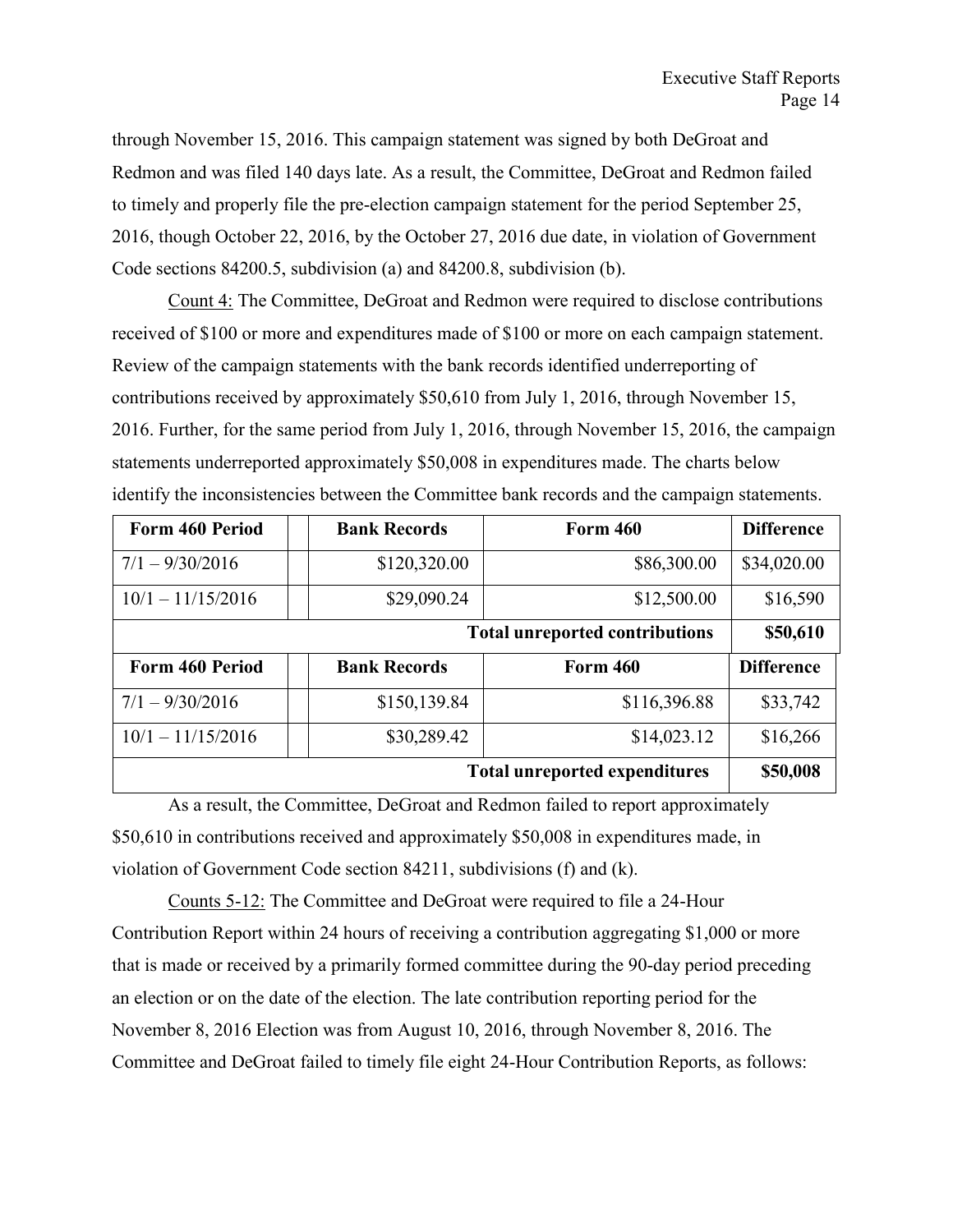| Count | <b>Description</b>                | <b>Date Due</b> | <b>Date Filed</b> |
|-------|-----------------------------------|-----------------|-------------------|
|       | \$7,500 from CCO/AM-PM            |                 |                   |
| 5     | Management                        | 9/9/2016        | Not Filed         |
| 6     | \$5,000 from Anthony Garibaldi    | 9/16/2016       | Not Filed         |
| 7     | \$5,000 from Cody W. Buh          | 9/16/2016       | Not Filed         |
|       | \$7,500 from PM Realty            |                 |                   |
| 8     | Investments, Inc.                 | 10/13/2016      | Not Filed         |
| 9     | \$5,000 from Lonnie Hadley        | 10/25/2016      | Not Filed         |
| 10    | \$10,400 from Macario Specialties | 10/25/2016      | Not Filed         |
| 11    | \$5,000 from Cody W. Buh          | 10/25/2016      | Not Filed         |
|       | \$5,000 from East Orange Show     |                 |                   |
| 12    | Investors, LLC                    | 11/1/2016       | Not Filed         |
|       | <b>Total: \$50,400</b>            |                 |                   |

As a result, the Committee and DeGroat failed to timely file eight 24-Hour Contribution Reports, totaling \$50,400, in violation of Government Code section 84203.

Counts 13-19: No contribution of \$100 or more may be received in cash. The Committee and DeGroat accepted approximately 24% of the contributions received in cash or cashier's checks, included in the chart below:

| Count | Date                                                  |                     |                          |             |
|-------|-------------------------------------------------------|---------------------|--------------------------|-------------|
|       | <b>Deposited</b>                                      | Contributor         | <b>Manner of Payment</b> | Amount      |
| 13    | 6/14/2016                                             | Philip M. Baltierra | Cashier's Check          | \$10,000.00 |
| 14    | 7/22/2016                                             | <b>Steve Green</b>  | Cashier's Check          | \$7,000.00  |
| 15    | 7/22/2016                                             | <b>Steve Green</b>  | Cashier's Check          | \$8,000.00  |
| 16    | 7/26/2016                                             | Unknown             | Cash                     | \$4,000.00  |
| 17    | 7/27/2016                                             | Phillip Womack      | Cashier's Check          | \$2,000.00  |
| 18    | 8/5/2016                                              | Philip M. Baltierra | Cashier's Check          | \$4,600.00  |
| 19    |                                                       | CCO/AM-PM           |                          |             |
|       | 9/8/2016                                              | Management          | Cashier's Check          | \$7,500.00  |
|       | Total prohibited cash and cashier's checks over \$100 |                     |                          |             |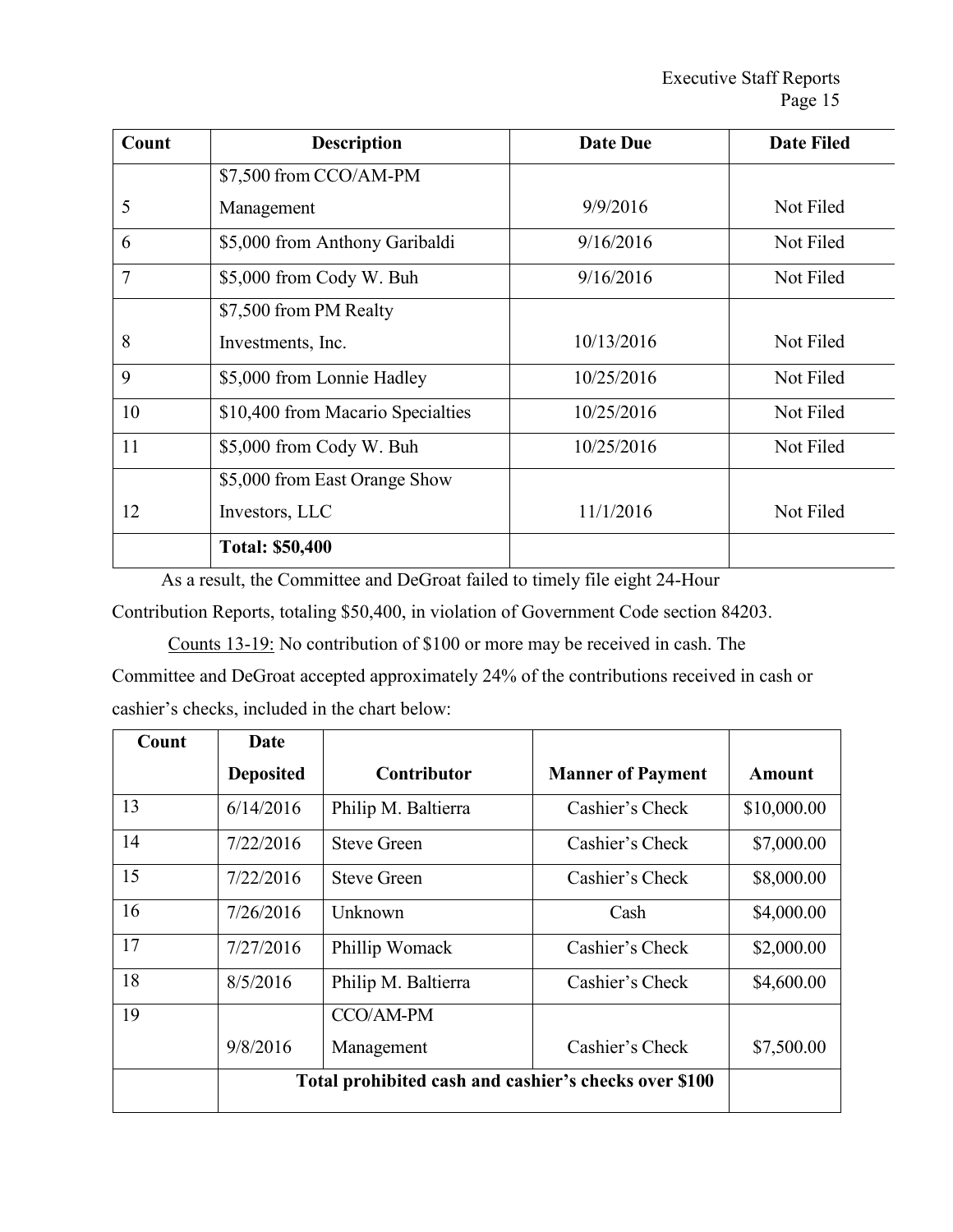| received                                | \$43,100.00 |
|-----------------------------------------|-------------|
| Percent of total contributions received | 24%         |

As a result, the Committee and DeGroat accepted seven contributions in cash and cashier's checks, totaling approximately \$43,100, in violation of Government Code section 84300, subdivisions  $3$  (a) and (c).

Count 20: According to the invoice, on or about October 30, 2016, the Committee and DeGroat sent 14,892 direct mail cards that were 8.5" x 11" in size. The mailers included the language "Paid for by Committee for Yes on Measure N, Campaign ID #1386355," lacking a committee street address and city. As a result, the Committee and DeGroat failed to include the street address and city of the Committee on a mass mailer, in violation of Government Code section 84305, and Regulation 18435.

Count 21: According to a second invoice, on or about November 2, 2016, the Committee and DeGroat sent 7,496 direct mail cards that were 8.5" x 11" in size. The mailers included the language "Paid for by Committee for Yes on Measure N, Campaign ID #1386355," lacking a committee street address and city. As a result, the Committee and DeGroat failed to include the street address and city of the Committee on a mass mailer, in violation of Government Code section 84305, and Regulation 18435.

Count 22: The Committee and DeGroat were required to provide notice to seven Major Donors of their filing requirements and failed to do so, as detailed in the chart below:

| <b>Major Donor Name</b> | <b>Total 2016</b>    | <b>Method of Payment</b> |
|-------------------------|----------------------|--------------------------|
|                         | <b>Contributions</b> |                          |
| Anthony Garibaldi       | 12,000.00            | Personal check           |
| Cody W. Buh             | 17,000.00            | Personal check           |
| TBR Holdings LLC        | 10,620.00            | Business check           |
| Phillip M. Baltierra    | 14,600.00            | Cashier's check          |
| Macario Specialties     | 10,400.00            | Business check           |
| <b>Steve Green</b>      | 15,000.00            | <b>Cashier's check</b>   |
| <b>Brandon Burkhart</b> | 14,620.00            | Personal check           |

As such, the Committee and DeGroat failed to provide required notices to seven Major Donors informing of their filing requirements, in violation of Government Code section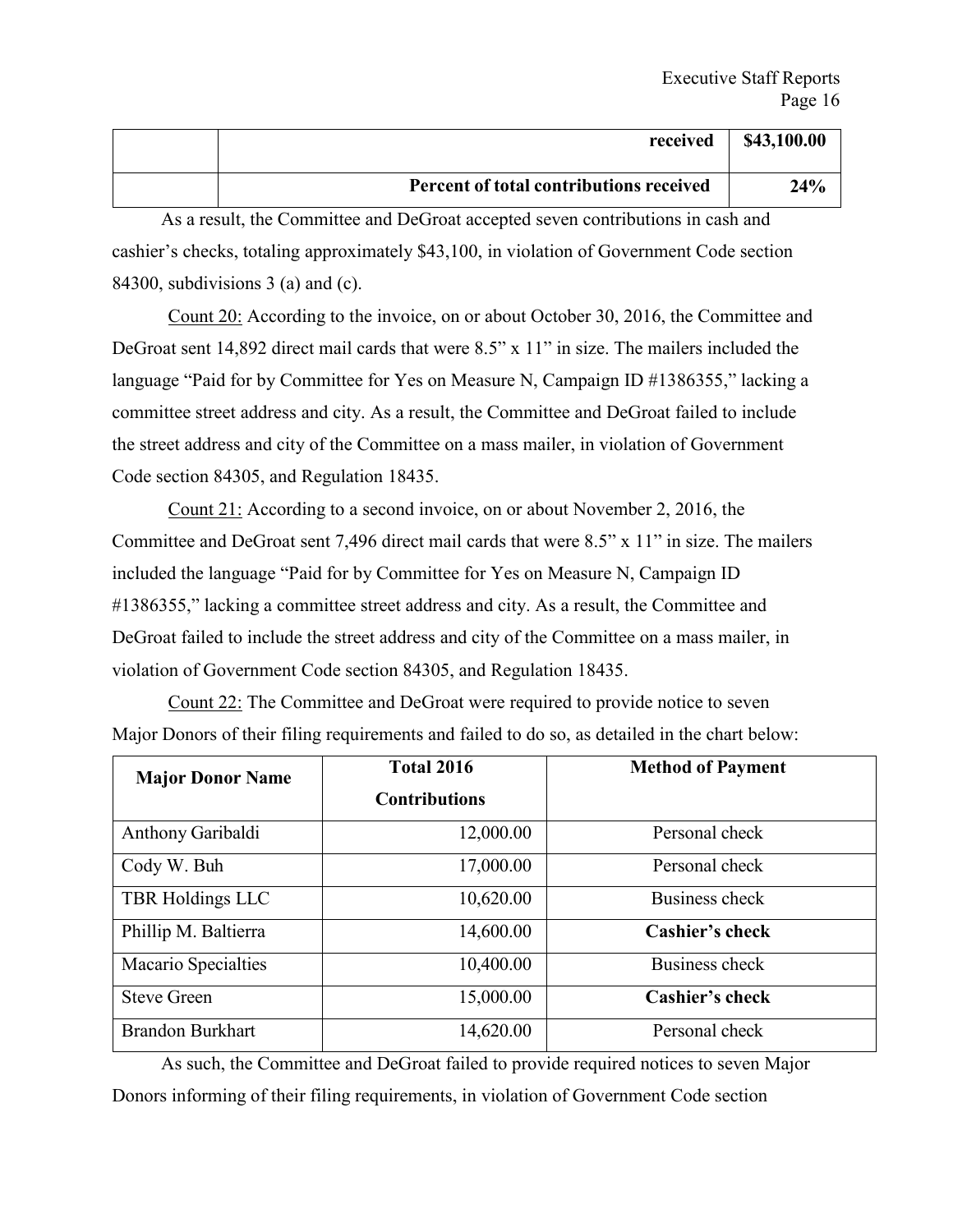84105, and Regulation 18427.1.

Count 23: The Committee and DeGroat had a duty to maintain detailed accounts, records, bills and receipts necessary to prepare campaign statements and to establish that the campaign statements were properly filed for reporting periods between July 1, 2016, through December 31, 2016. As such, the Committee and DeGroat failed to maintain detailed accounts, records, bills and receipts as required, in violation of Government Code section 84104.